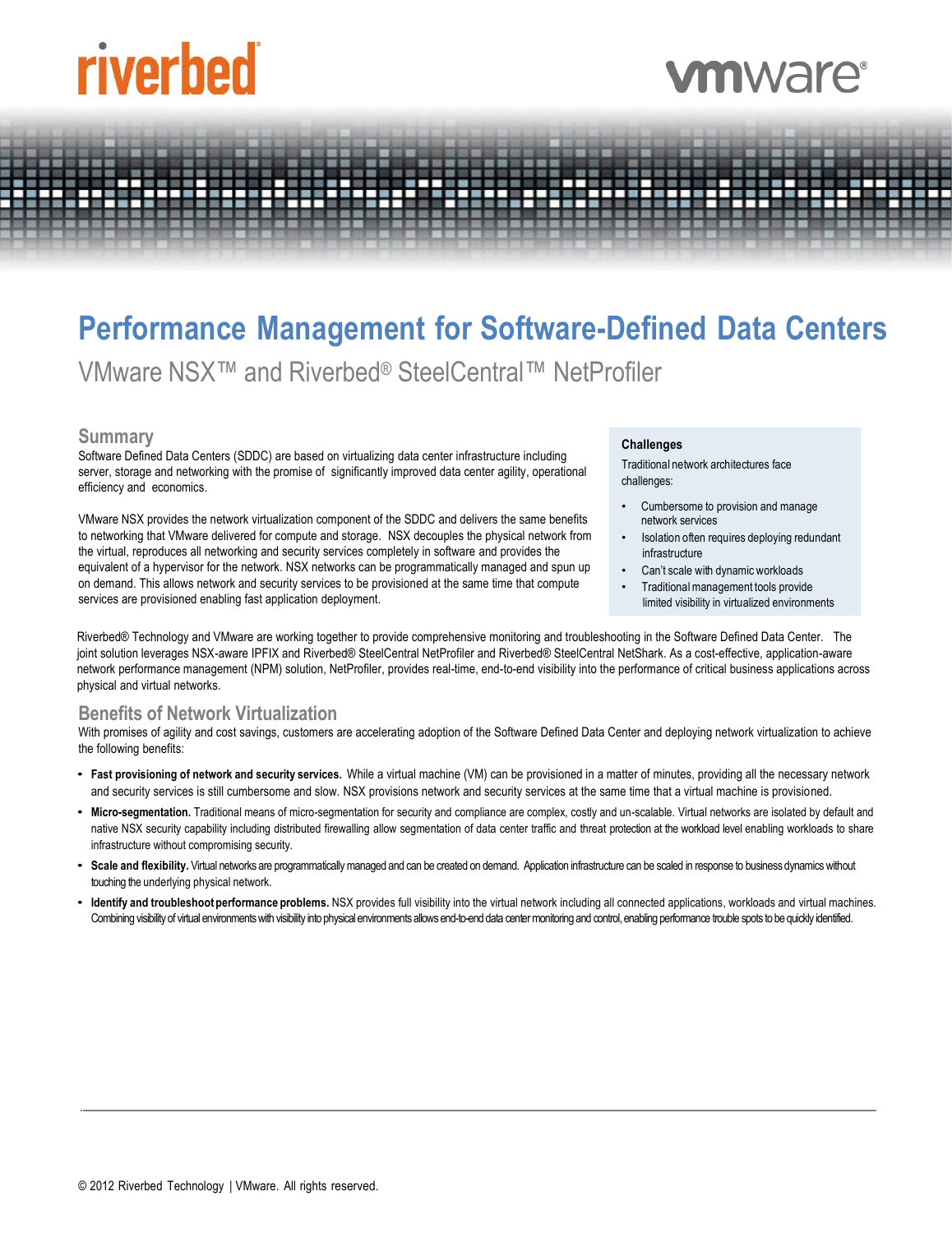#### **VMware NSX: Delivering agility for software-defined networking**

VMware is the leader in the virtualization market and NSX network virtualization is a critical component of the software defined data center. Just as vSphere abstracted compute capacity from the server hardware to create virtual pools of resources that can be consumed as a service, NSX abstracts the network into a generalized pool of network capacity and separates the consumption of these services from the underlying physical infrastructure. NSX provides a method for 'floating' virtual domains or overlay networks on top of an existing network infrastructure. Large numbers of virtual networks can be created with complete isolation from each other and the underlying network.

NSX is the key to deploying software defined data centers with the same simplicity and operational ease of virtual machines today. Through its separation of the virtualization and network layers, NSX enables the following benefits:

- **Ease of network provisioning**: Automatically provisions virtual overlay networks and their associated services as needed for virtual datacenters—with no impact to the physical network or involvement of the network team
- **Security**: Virtual overlay networks are isolated from each other and the physical network, addressing security and compliance requirements while using shared infrastructure, and enabling the cost savings associated with it
- **Scalability:** Enable virtual networks and virtual data centers to span physical boundaries, optimizing compute resource utilization across clusters, pods, and even geographically separated data centers—allowing organizations to build virtual data centers anywhere, anytime based on business needs rather than technical limitations

#### **Riverbed and VMware—network and application visibility for the SDDC**



Data center operators need the ability to monitor, troubleshoot, and report on network and

application performance. Riverbed and VMware worked together to jointly developed the NSX-aware IPFIX format, which provides performance information about virtual overlay network traffic and associated UDP-encapsulated traffic to extend the performance management capabilities of SteelCentral solutions for monitoring the virtual switch/VDS within vSphere to monitoring virtual data centers and their associated overlay networks.

NSX provides full visibility into the virtual network including all connected applications, workloads and virtual machines, but most traditional network performance management solutions are still unable to leverage these capabilities to provide visibility into virtual environments let alone across both the virtual and physical environments to facilitate end-to-end data center monitoring and control. SteelCentral NetProfiler is the only application-aware NPM solution that enables IT organizations to leverage NSX to enable network operations teams to:

- Control and understand virtual overlay network performance
- Monitor and troubleshoot virtual data centers and the physical network in a single solution
- Provide VDC owners isolated views into their virtual data center performance and SLAs



Figure 2: NetProfiler allows you to drill into a virtual network (VNI) to see the applications running within it.

Figure 1: Quickly and easily identify the virtual networks running on your physical network and how much bandwidth each is consuming with SteelCentral NetProfiler.